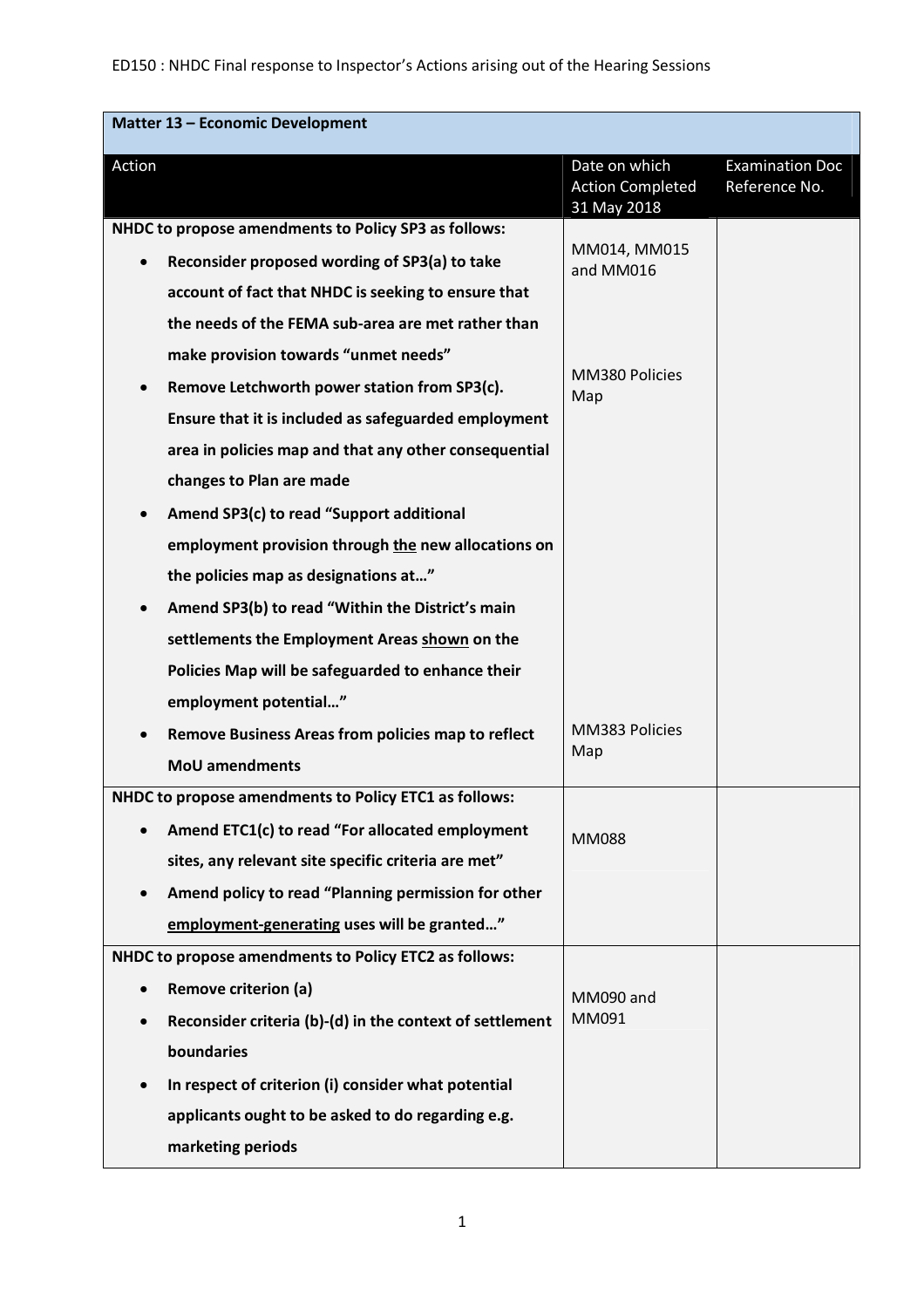# ED150 : NHDC Final response to Inspector's Actions arising out of the Hearing Sessions

| <b>Matter 13 - Economic Development</b>                           |                                                         |                                         |  |  |
|-------------------------------------------------------------------|---------------------------------------------------------|-----------------------------------------|--|--|
| Action                                                            | Date on which<br><b>Action Completed</b><br>31 May 2018 | <b>Examination Doc</b><br>Reference No. |  |  |
| Amend policy to refer to "outside of allocated                    |                                                         |                                         |  |  |
| <b>Employment Areas and allocated Employment Sites</b>            |                                                         |                                         |  |  |
| <b>BA10 and RY9"</b>                                              |                                                         |                                         |  |  |
| NHDC to reconsider site specific criteria for BA10 and produce    |                                                         |                                         |  |  |
| a paper demonstrating how reduction and/or amelioration of        | MM211                                                   |                                         |  |  |
| impact on GB is proposed to be achieved.                          |                                                         |                                         |  |  |
| NHDC to consider including extra criteria to reflect the          | Supporting note<br>enclosed as                          | ED150                                   |  |  |
| findings of the landscape sensitivity study e.g. will green roofs | Appendix M13-1                                          |                                         |  |  |
| be required on new commercial buildings.                          |                                                         |                                         |  |  |
| NHDC to ensure that any additional suggested criteria are         |                                                         |                                         |  |  |
| made subject to viability testing                                 |                                                         |                                         |  |  |
| NHDC to also reconsider site-specific criteria for RY9            | No changes to RY9                                       |                                         |  |  |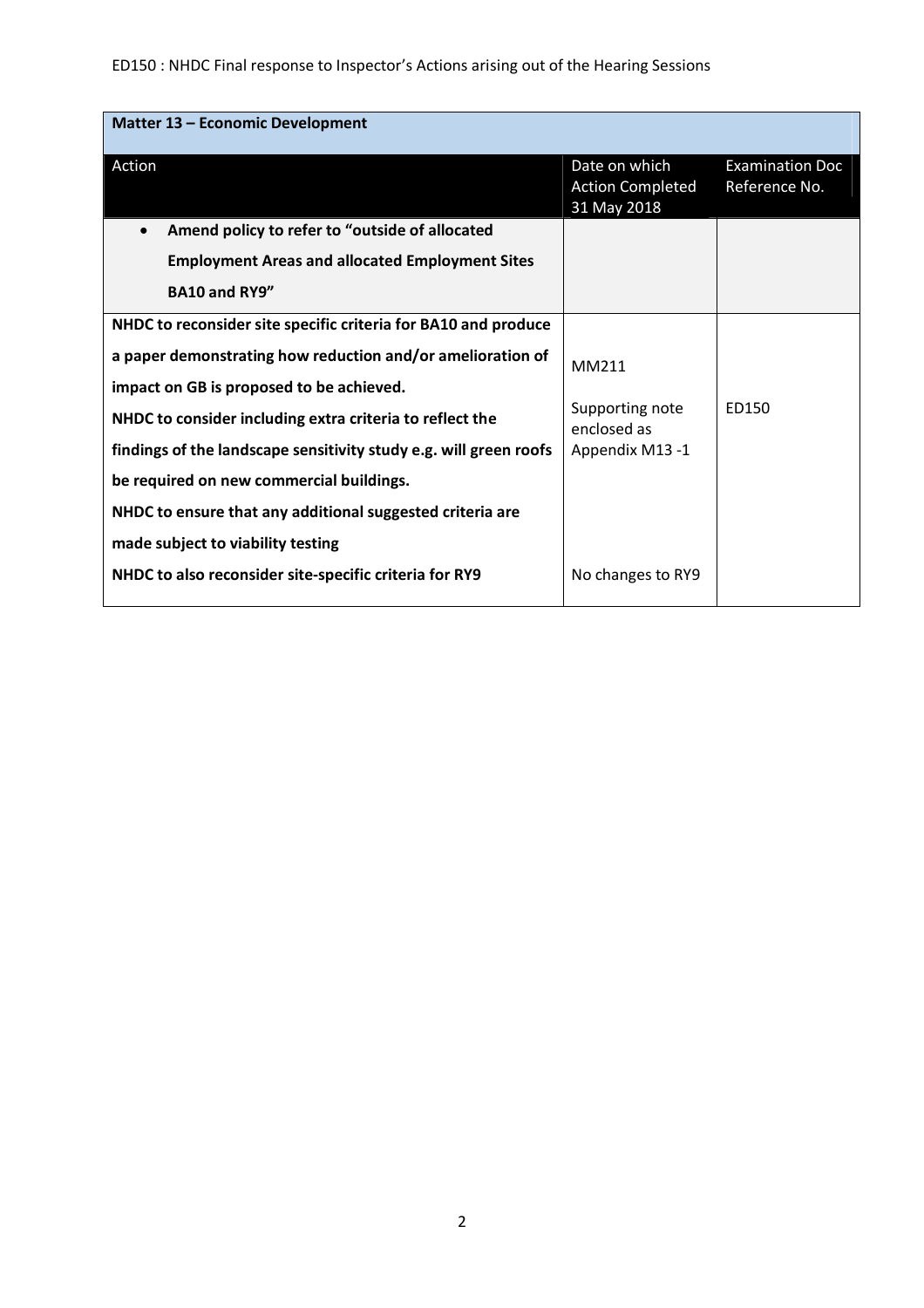## **Appendix M13-1**

**ED150: NHDC Note regarding actions from the Hearing 13 Economic Development (B use classes) Hearing Session held on the 14 December 2017**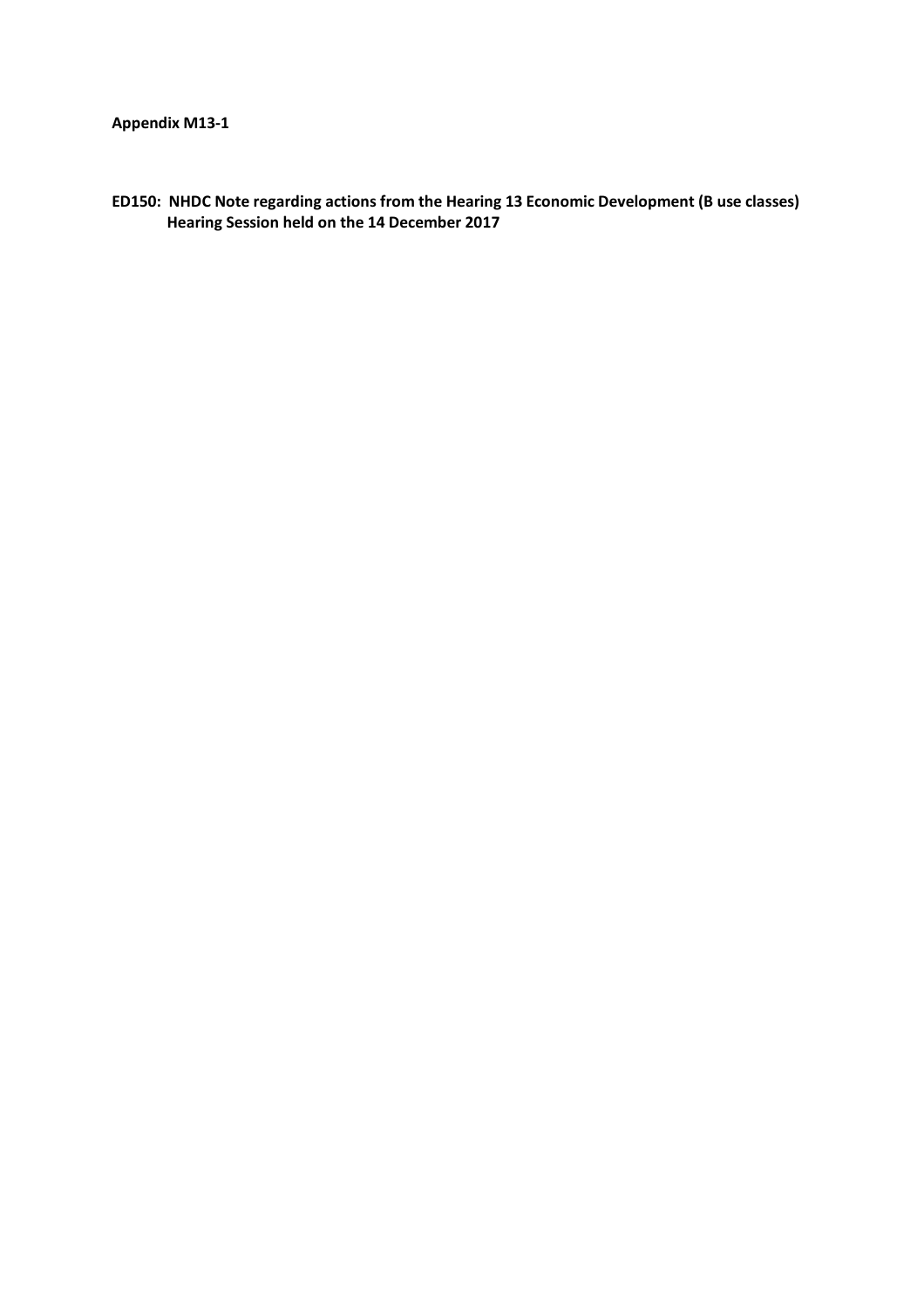## **North Hertfordshire District Council Local Plan**

## **Matter 13 Economic Development (B use classes)**

## **Council's response to the Inspector regarding actions from the Hearing 13 Economic Development (B use classes) Hearing Session held on the 14 December 2017**

## **1. Introduction**

- 1.1 The Hearing on Matter 13 Economic Development (B use classes) took place on 12 December 2017. At that meeting, an issue was raised in regards to BA10 to which the Council agreed to prepare a paper. This paper presents the proposed main modifications to the wording of the BA10. .
- 1.2 It is the Council's view that this paper and the proposed modifications ensure the soundness of the Economic Development (B uses classes) policies of the North Hertfordshire Local Plan.

#### **2. Proposed main modifications**

2.1 Action 13 D addresses the issue of green / brown roofs to provide a softer transition of development from the employment land allocation BA10 to the reaming green Belt at the Eastern edge of the allocation. Dixon Searl, the Council's viability consultants have confirmed this does not have any impact on the viability of the development.

#### Consideration of additional criteria for Policy BA10 – Action 13D

1. The Council's Landscape Sensitivity Study for Baldock, [CG4, p12] considered the land for Policy BA10 as Landscape Area 2. This land was considered to be moderate –low in sensitivity, defined in CG4, p5 as:

*The majority of the landscape characteristics are less likely to be adversely affected by change. Although change can potentially be more easily accommodated, care would still be needed in locating and designing change in the landscape. There is an opportunity to create and plan/ design for new character.* 

CG4, p19 states:

*Overall landscape sensitivity to possible residential and mixed use development is judged to be moderate-low due to the extent of existing urban influence, the lower, more level terrain and less rural character. Within this area, sensitivity can be considered to lessen towards the town and increase towards the higher, more open eastern end.* 

*There are sensitivities relating to the dwellings along Bygrave Road and Royston Road, which all appear to date from the early 20th century and to have been built in the same style and so combine to influence character, but modern development to*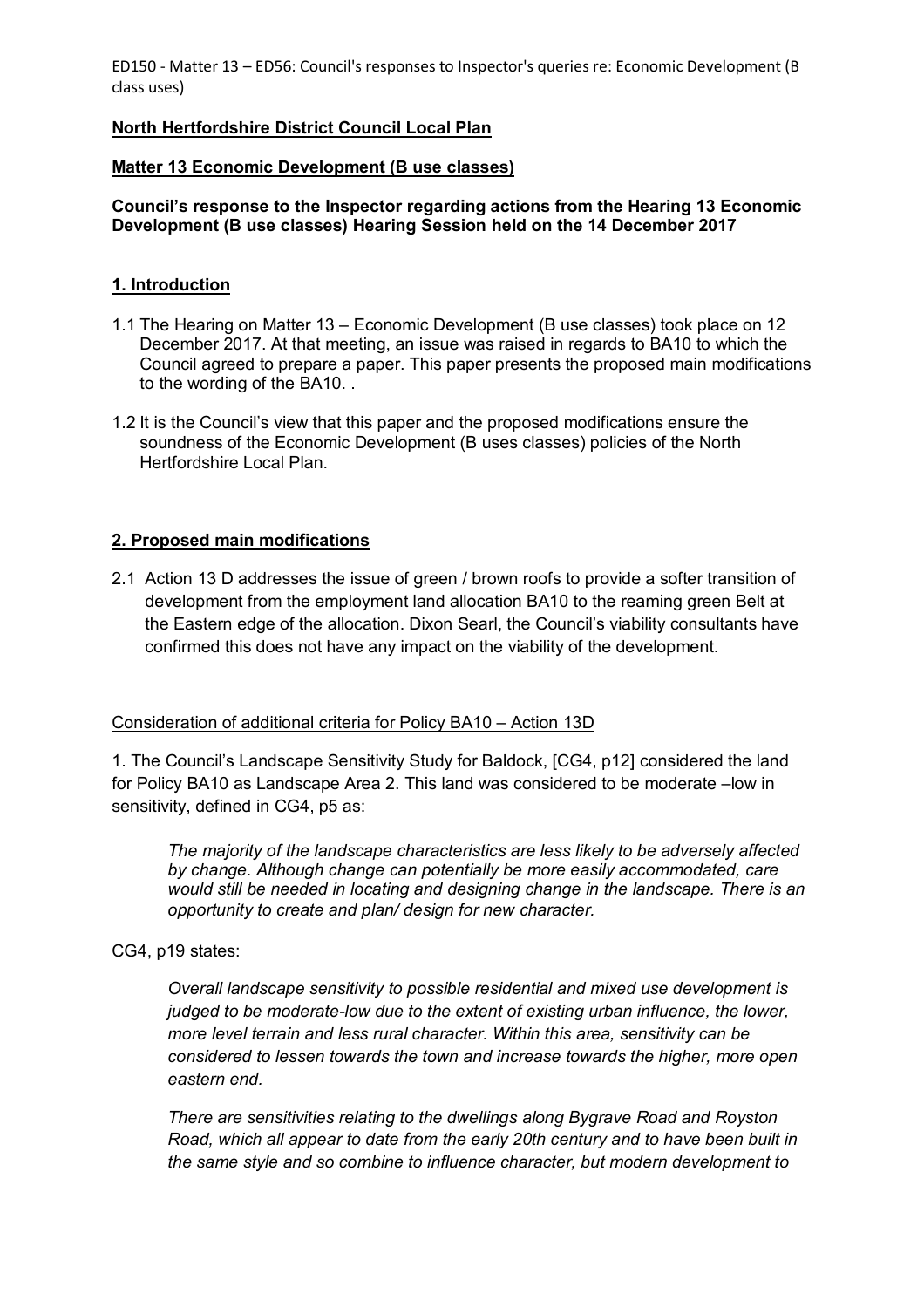*the south of Royston Road, and the more urban character of this road, make the area to the south of the railway line less sensitive than that to the north.* 

2. BA10 is south of the railway line and therefore the least sensitive landscape area. Of the land within BA10, the western / town side is urban in character, further eastwards and in to the current Green Belt the sensitivity increases, but not significantly as the land still has a low terrain, less than the land north of Bygrave Road.

3. The Green Belt study (CG1, Table 5.3, page 104 – (B/e02 for the Green Belt area of BA10)) considers that the current Green Belt has a moderate impact in checking unrestricted sprawl and preventing towns from merging, a significant impact on safeguarding the countryside and a limited impact on the preservation of historic towns. To ameliorate or reduce the impact, the Baldock landscape sensitivity study (CG4, paragraph 4.18, page 19) includes the following recommendations:

- *Landscaping could be used to add green corridors along existing field boundaries, and to enhance the ecological value of the railway corridor. A buffer of open grassland to either side of the railway would enhance GI links; and*
- *Scale, materials, colours and screening will be important considerations in any development of buildings associated with the provision of new employment. Developers should also be encouraged to consider the use of green or brown roofs on new commercial buildings. The aim should be to create a less harsh urban-rural transition to this side of the town than exists at present, and to avoid creating structures which are highly prominent in views towards Baldock centre (from any direction), detracting from the visual focus on the town centre area around St Mary's Church and giving the impression of linear urban 'sprawl' along the easterly approaches to the town. The Ashville Trading Estate buildings are, through their massing and colour, out of keeping with any other buildings on the eastern side of the town.*

4. Strategic Policy SP9 considers good design to be a key aspect of sustainable development and requires masterplans for significant developments [LP1, p.52]. SP14 [LP1, p61], which is the site-specific policy for the strategic housing site BA1 includes certain criteria that would also be appropriate for BA10, including masterplanning, landscaping and retaining framed views of St Mary's Church.

5. As currently drafted BA10 does not relate to the evidence in the CG4 and does not make specific provision for a masterplan. The changes below address the issue of provision of a master plan and also address the need to provide green / brown roofs on the eastern edge of the site to act as a transition from the development to the adjacent Green Belt. Dixon Searle, the Council's viability consultants have confirmed the provision of such roofs is not a concern to the viability of the development.

> *In the circumstances, any additional cost associated with a green (or brown – i.e. self-seeded) roof appears very unlikely to impact in a fixed policy cost type of way that would usually be a viability concern and need to be more specifically described / limited etc. [Dixon Searle email to NHDC 24.01.2018]*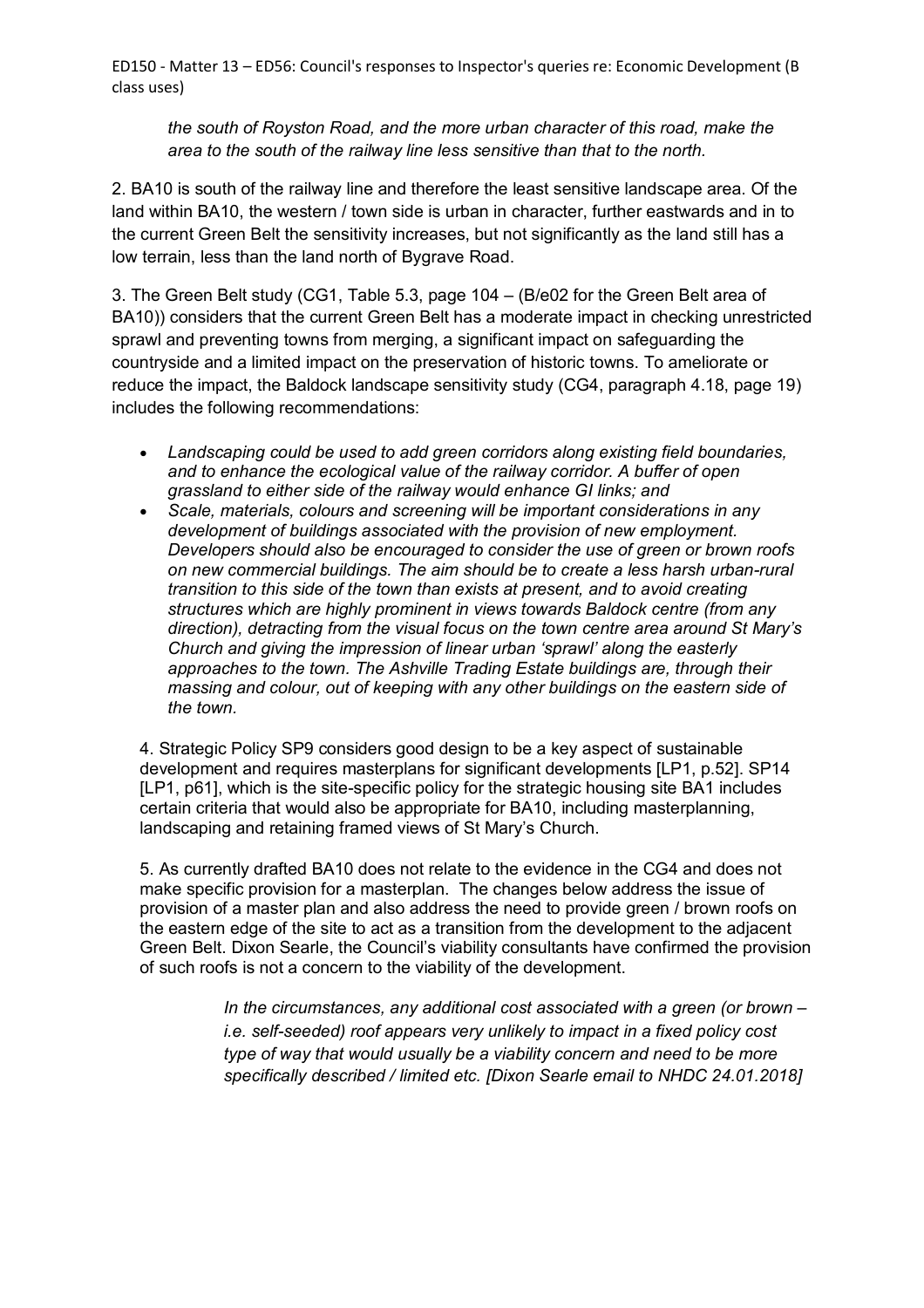## **It is proposed to revise Policy BA10 as follows:**

## *Economy*

- 13.2 The town's current employment areas are relatively modest. In part, this is due to the town's close proximity to the major employment area east of Letchworth Garden City. This Plan proposes extending the current small employment area on Royston Road into a larger business park to take advantage of the good location close to the junction with the bypass and within reasonably close proximity of the railway station and town centre.
- 13.3 In order to help deliver additional local jobs in the District in combination with residential development over the plan period, policy SP3 identifies that 19.6 hectares of employment land should be allocated at Baldock. Given the site's location adjacent to the A505 it provides an ideal location for employment development and it is considered this will allow for future growth over the plan period.

| <b>Ref</b>                                                                                                                                                                                                                                                                                                                                                                                                                                                                                                                                                                                                                                                                                                                                                                                                                                                                                                                                                                                                                                                                                                                                                                                                               | <b>Employment allocations and site-specific</b>            | <b>Hectares</b> |  |  |
|--------------------------------------------------------------------------------------------------------------------------------------------------------------------------------------------------------------------------------------------------------------------------------------------------------------------------------------------------------------------------------------------------------------------------------------------------------------------------------------------------------------------------------------------------------------------------------------------------------------------------------------------------------------------------------------------------------------------------------------------------------------------------------------------------------------------------------------------------------------------------------------------------------------------------------------------------------------------------------------------------------------------------------------------------------------------------------------------------------------------------------------------------------------------------------------------------------------------------|------------------------------------------------------------|-----------------|--|--|
|                                                                                                                                                                                                                                                                                                                                                                                                                                                                                                                                                                                                                                                                                                                                                                                                                                                                                                                                                                                                                                                                                                                                                                                                                          | criteria                                                   |                 |  |  |
| <b>New employment allocation</b>                                                                                                                                                                                                                                                                                                                                                                                                                                                                                                                                                                                                                                                                                                                                                                                                                                                                                                                                                                                                                                                                                                                                                                                         |                                                            |                 |  |  |
| <b>Policy</b>                                                                                                                                                                                                                                                                                                                                                                                                                                                                                                                                                                                                                                                                                                                                                                                                                                                                                                                                                                                                                                                                                                                                                                                                            | <b>Royston Road</b>                                        | 19.6            |  |  |
| A masterplan to be secured prior to the approval of<br><b>BA10</b><br>any detailed matters;<br>Ensure access arrangements control HGV movements to<br>$\bullet$<br>direct vehicles towards the A505 rather than through<br>Baldock;<br>Address existing surface water flood risk issues, including<br>$\bullet$<br>any run-off through SUDs or other appropriate solution;<br>Landscaping to enhance the ecological value of the<br>$\bullet$<br>railway corridor and reinforce a defensible Green Belt<br>boundary to the east;<br><b>Undertake Contaminated Land Preliminary Risk</b><br>Assessment, particularly in relation to current and<br>historic agricultural use;<br>Provide adequate mitigation measures for noise associated<br>with the railway line and for any potential employment<br>activity in relation to Clothall Common;<br><b>Retaining framed views of St Mary's Church from</b><br>$\bullet$<br>within and beyond the site;<br>Archaeological survey to be completed prior to<br>$\bullet$<br>development; and<br>Use of green or brown roofs on buildings in order to<br>$\bullet$<br>create a less harsh urban-rural transition to the Green<br>Belt on the eastern side of this allocation. |                                                            |                 |  |  |
| <b>Designated employment areas</b>                                                                                                                                                                                                                                                                                                                                                                                                                                                                                                                                                                                                                                                                                                                                                                                                                                                                                                                                                                                                                                                                                                                                                                                       |                                                            |                 |  |  |
| BE <sub>1</sub>                                                                                                                                                                                                                                                                                                                                                                                                                                                                                                                                                                                                                                                                                                                                                                                                                                                                                                                                                                                                                                                                                                                                                                                                          | <b>Bondor Business Centre</b>                              | 2.5             |  |  |
| BE <sub>2</sub>                                                                                                                                                                                                                                                                                                                                                                                                                                                                                                                                                                                                                                                                                                                                                                                                                                                                                                                                                                                                                                                                                                                                                                                                          | <b>Royston Road</b>                                        | 3.3             |  |  |
|                                                                                                                                                                                                                                                                                                                                                                                                                                                                                                                                                                                                                                                                                                                                                                                                                                                                                                                                                                                                                                                                                                                                                                                                                          | Parts of employment areas designated for business use only |                 |  |  |